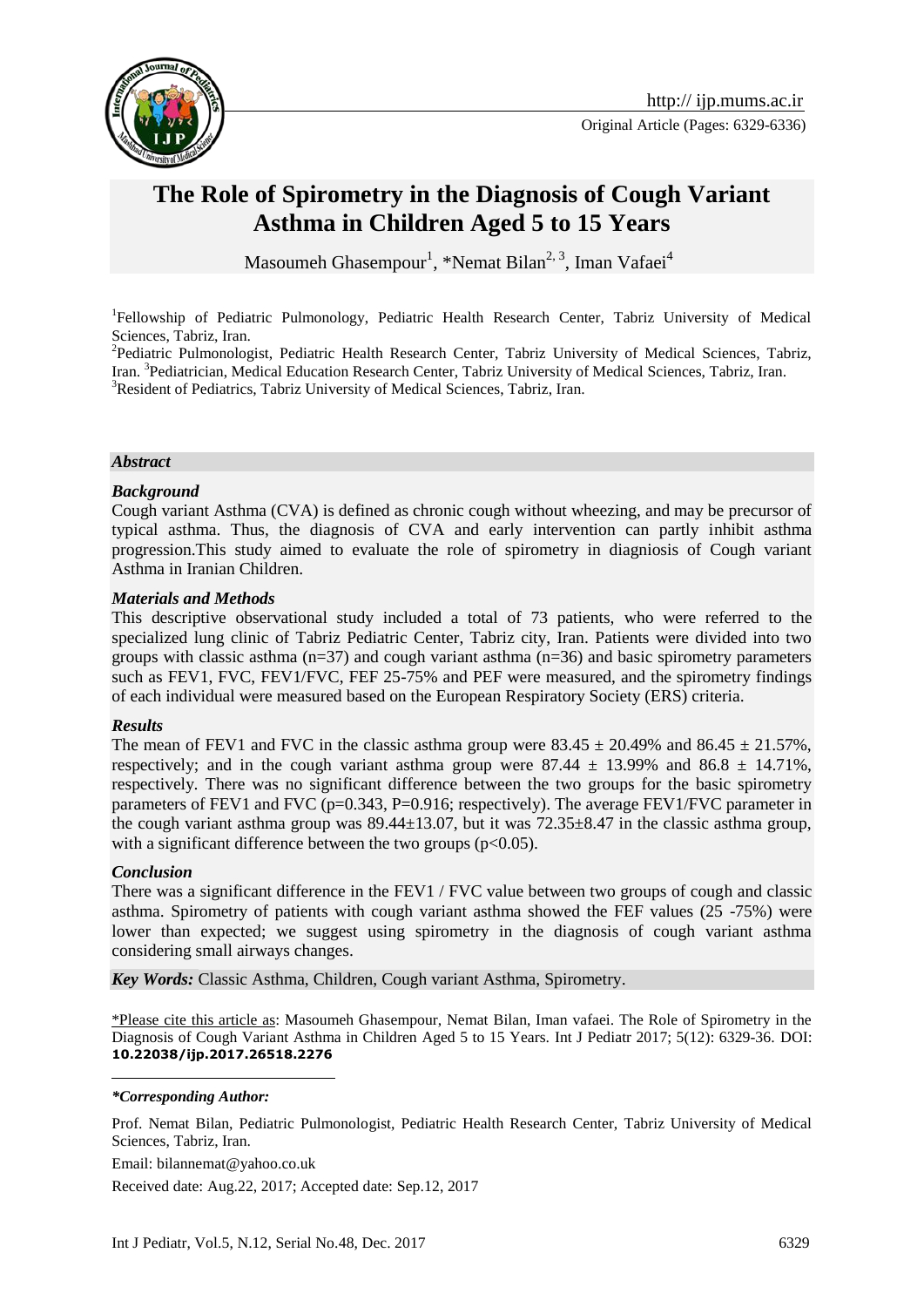#### **1- INTRODUCTION**

Classic asthma is defined as a triad of dyspnea, cough, and wheezing. A phenotypic variant of asthma is called cough variant asthma (CVA), and is described as chronic or recurrent cough without wheezing (1). CVA is a subset of asthma, with chronic symptoms such as chronic cough with bronchial hyper responsiveness and eosinophilic inflammation of the airway pathways (2). CVA was described for the first time in children (6-16 years old), in the first decade of 1980(3). Although there is no study showing the incidence of CVA; but, clinical studies have reported a lower incidence of CVA than classic asthma in children (4,5). Recent evidence has shown that children with only cough (without wheezing or dyspnea), usually do not have asthma (6). However, in specialized pediatric clinics, there are many children who develop cough in response to frequent asthma triggers and are likely to recover when they receive asthma medications (7).

In adults and children, CVA may be a preterm trend for asthma. Adults lead to asthma after 1.5 to 9 years, and in longterm treatment with corticosteroids, this treatment reduces the risk of asthma. Progression towards typical asthma has been common in children population, and these patients are associated with excessive and severe response with bronchial hyper responsiveness (2). In a study of 28 patients with CVA that were followed for 5 years and treated with Theophylline and bronchodilators without inhaled corticosteroids; it was concluded that a long-term cough may be associated with a high risk of typical asthma (8). Therefore, the diagnosis of CVA in the early stages and interventions in these patients can contribute somewhat to reduce the progression of classic asthma. In adults and children who are able to co-operate and are over 6 years of age, response to stimuli such as Histamine or Methacholine

is commonly associated with measuring lung function with spirometry tests (9). Spirometry is an objective method of measuring the air flow limitation that is possible in people over the age of 5 years and for the diagnosis and evaluation of the treatment of pulmonary diseases and the differentiation of obstructive pulmonary diseases (10-12). According to findings from the literature review, there were no adequate results on the role of spirometry in the evaluation and diagnosis of CVA, based on the fact that most recent studies were conducted on most adult ages and the number of subjects was limited. Therefore, the aim of this study was to evaluate the role of spirometry in the diagnosis of CVA.

### **2- MATERIALS AND METHODS**

### **2-1. Method**

This is a descriptive observational study. A total of 73 patients from 5 to 15 years old with classic asthma and cough variant asthma who were referred to the specialized lung clinic of Tabriz Pediatric Center, Tabriz city, East Azarbaijan province, North West of Iran. This study was conducted in March 2015 to February 2016. The patients were divided into two groups with 37 (50.7%) cases of classic asthma, and 36 (49.3%) cases of cough variant asthma, and demographic characteristics such as age, gender, familial history of asthma, rhinitis, and sinusitis were recorded separately for each patient.

Basic spirometry parameters such as FEV1, FVC, and FEV1/FVC, FEF 25%, FEF 50%, FEF 75%, FEF 25-75%, and PEF were measured. Spirometry was performed again to evaluate the treatment outlines after one month of treatment (inhaled corticosteroids). The spirometry findings of each individual were measured based on the ERS criteria with the same age, gender, height and weight of each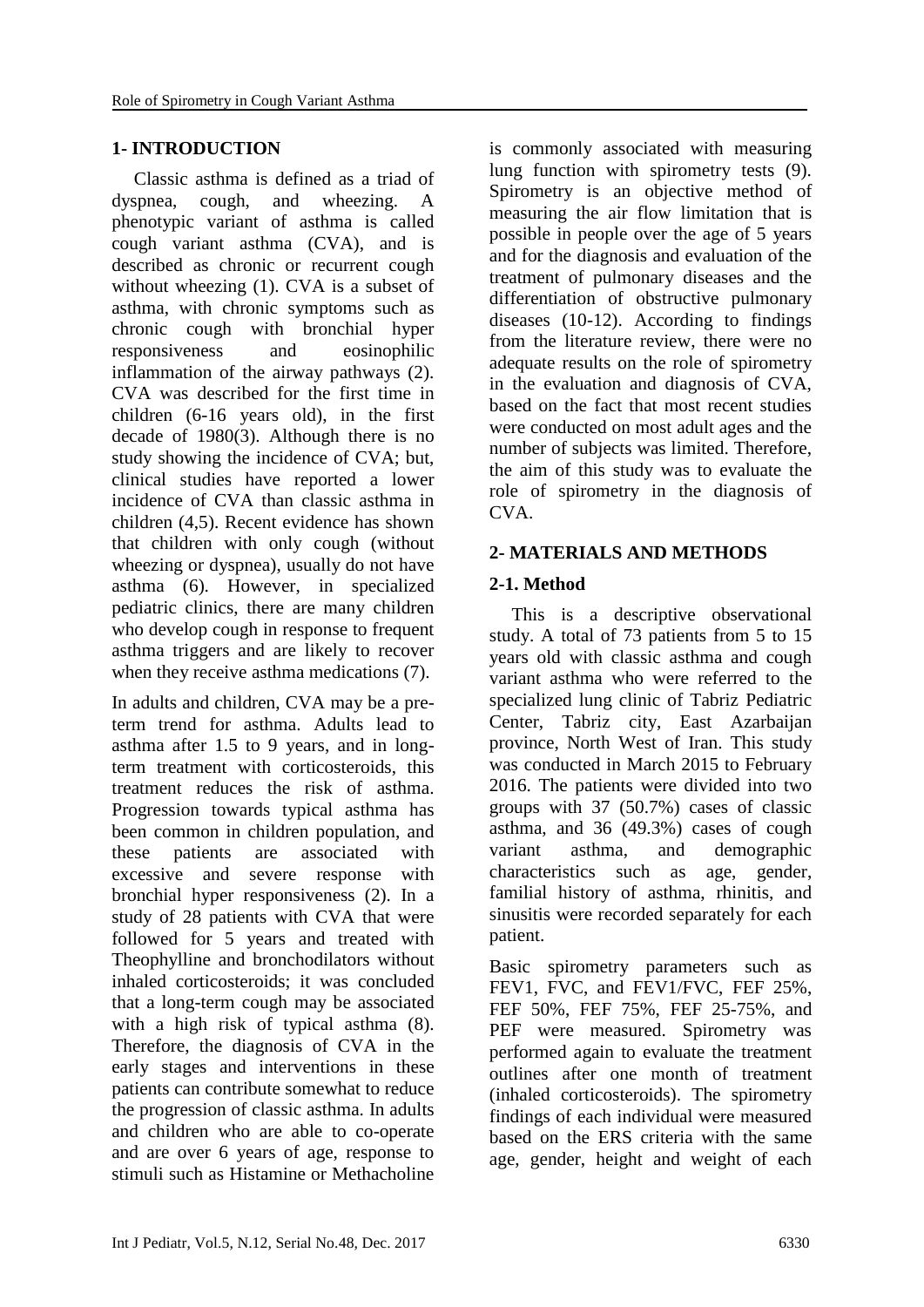patient. This method does not have a single gold standard, but is based on the ERS for each person based on age, sex, height and weight (32). This study was registered as a research project with ID- code: 11376/4/5, at the Pediatric Health Research Center. This study was approved by the Ethics Committee of the Tabriz University of Medical Sciences (with ethical code of TBZMED.REC.1394.856), and the parents of the patients completed the informed consent form for spirometry and interventions. CVA patients had a history of chronic dry cough for more than 8 weeks, non-sputum cough, mostly overnight, without wheezing and without dyspnea. Patients were excluded if they had coexistent heart, cardiopulmonary, and neuromuscular disease.

#### **2-2. Statistical Analysis**

The results are expressed as mean  $\pm$ standard deviation (SD). The qualitative and quantitative variables were analyzed in two groups of classic asthma and cough variant asthma by independent t-test, and Chi -square test; respectively. A comparison of changes of the main variables in post-interventional spirometry (Salbutamol and exercise test) and basic spirometry were analyzed by paired t-test. Data analysis was performed using STATA 14 and SPSS version 16.0 software. A p-value of less than 0.05 was considered statistically significant.

### **3- RESULTS**

 In this study, 73 patients aged 5 to 15 years were studied, of which 36 (49.3%) patients had cough variant asthma, and 37 (50.7%) patients were with classic asthma. In total, the male patients were 48 (65.8%), while the female patients were 25 (34.2%). The patients' demographic characteristics are presented in **Table.1**.

| Table-1: Demographic characteristics and predisposing factors of asthma, for each group of classic and |        |                                  |                         |           |  |  |
|--------------------------------------------------------------------------------------------------------|--------|----------------------------------|-------------------------|-----------|--|--|
| cough variant asthma patients                                                                          |        |                                  |                         |           |  |  |
| Variables                                                                                              |        | Cough variant<br>Asthma $(n=36)$ | Classic Asthma $(n=37)$ | P-value   |  |  |
| Age(years)                                                                                             |        | $7.14 \pm 1.79$                  | $7.92 \pm 2.84$         | $0.165*$  |  |  |
| Gender                                                                                                 | Male   | 27(75%)                          | $21(56.8\%)$            | $0.101**$ |  |  |
|                                                                                                        | Female | 9(25%)                           | $16(43.2\%)$            |           |  |  |
| Allergic rhinitis                                                                                      |        | 9(25%)                           | $6(16.2\%)$             | $0.353**$ |  |  |
| <b>Sinusitis</b>                                                                                       |        | $2(5.6\%)$                       | $3(8.1\%)$              | $1.00***$ |  |  |
| Family history of asthma                                                                               |        | 12(33.33%)                       | 9(24.32%)               | $0.395**$ |  |  |
| *Independent Samples Test.                                                                             |        |                                  |                         |           |  |  |
| **Chi-Square Tests.                                                                                    |        |                                  |                         |           |  |  |
| *** Fisher's Exact Test.                                                                               |        |                                  |                         |           |  |  |

According to the Chi-square test, there was no significant difference between the classic asthma and the cough variant asthma in terms of gender  $(p=0.101)$ . There was no significant difference in the family history (p=0.800), Sinusitis and Allergic rhinitis (p=0.730) of classic asthma and cough variant asthma. The mean of FEV1 and FVC in the classic

asthma group were  $83.45 \pm 20.49\%$  and  $86.45 \pm 21.57\%$ , respectively; and in the cough variant asthma group were  $87.44 \pm$ 13.99% and 86.8 ± 14.71%, respectively*.*  There was no significant difference between the two groups for the basic spirometry parameters of FEV1 and FVC  $(p=0.343, p=0.916;$  respectively) (**Table.2**).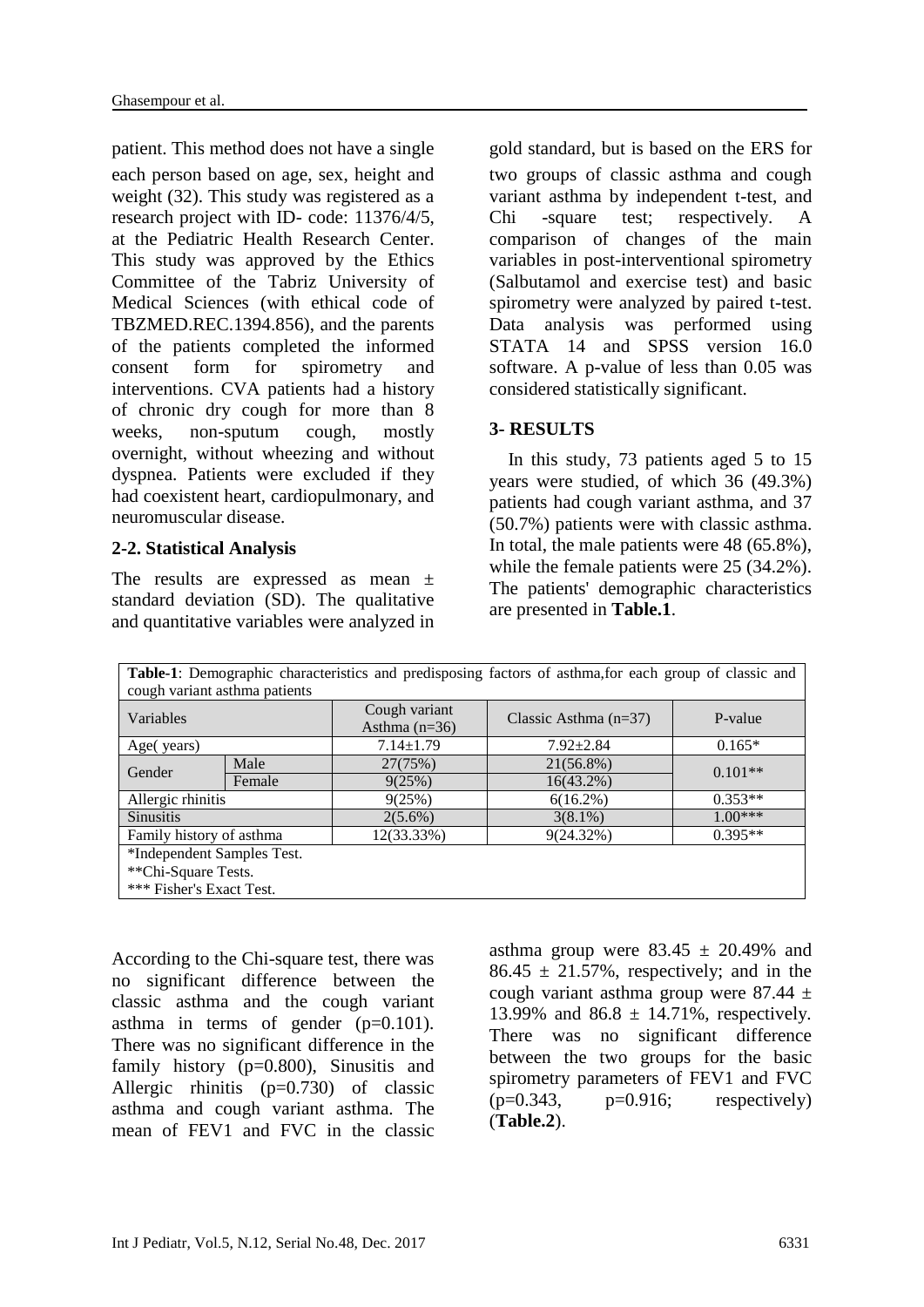| <b>Spirometry Parameters</b> | Mean $\pm$ SD     | P-value              |         |
|------------------------------|-------------------|----------------------|---------|
|                              | Classic Asthma    | Cough variant Asthma |         |
| FEV <sub>1</sub>             | $83.45 \pm 20.94$ | $87.44 \pm 13.9$     | 0.342   |
| <b>FVC</b>                   | $86.45 \pm 21.57$ | $86 \pm 14.71$       | 0.918   |
| FEV1/FVC                     | $72.35 + 8.47$    | $89.44 \pm 13.07$    | < 0.001 |
| <b>FEF 25%</b>               | $82.13 \pm 23.70$ | $74.64 \pm 25.43$    | 0.197   |
| FEF 50%                      | $81.16 \pm 66.24$ | $71.97 \pm 27.13$    | 0.443   |
| FEF 75%                      | $81.25 \pm 27$    | $70.45 \pm 29.30$    | 0.1058  |
| <b>PEF</b>                   | $83.86 \pm 36.62$ | $91.19 \pm 31.50$    | 0.363   |
| FEF 25-75%                   | $57.86 \pm 12.35$ | $52.17 \pm 12.16$    | 0.06    |

| Table-2: Basic spirometry parameters for each group of classic and cough variant asthma patients |  |  |
|--------------------------------------------------------------------------------------------------|--|--|
|                                                                                                  |  |  |

SD: Standard deviation; FEV1: Forced expiratory volume in 1 second; FVC: Forced vital capacity; FEV1/FVC: Forced expiratory volume in 1 second/ Forced vital capacity ratio; FEF25%: Forced expiratory flow at 25% of expired vital capacity; FEF50%: Forced expiratory flow at 50% of expired vital capacity; FEF75%: Forced expiratory flow at 75% of expired vital capacity; PEF: Peak expiratory flow; FEF(25-75%): Forced expiratory flow between 25% and 75% of expired vital capacity.

The average FEV1/FVC parameter in the cough variant asthma group was 89.44±13.07, but it was 72.35±8.47 in the classic asthma group, with a significant difference between the two groups (p<0.001). The FEF (25-75%) values were not significantly different in the two groups of cough and classic asthma  $(p=0.06)$ .

A comparison of the spirometry parameters during diagnosis and posttreatment with corticosteroids in the cough variant asthma group and classic asthma group are shown in (**Tables 3 and 4**). After treatment in the two groups of patients (CVA and classic asthma), there was improvement in the pulmonary function tests.

| Table-3: Comparison of spirometry parameters during diagnosis and post-treatment in cough variant |  |  |  |  |
|---------------------------------------------------------------------------------------------------|--|--|--|--|
| asthma group                                                                                      |  |  |  |  |

| Parameter        | Basic Mean $\pm$ SD | After Treatment Mean $\pm$ SD | P-value |
|------------------|---------------------|-------------------------------|---------|
| FEV <sub>1</sub> | $87.44 \pm 13.9$    | $99.61 \pm 12.15$             | < 0.001 |
| <b>FVC</b>       | $86 \pm 14.71$      | $97.06 \pm 12.60$             | < 0.001 |
| FEV1/FVC         | $89.44 \pm 13.07$   | $99.68 \pm 5.28$              | < 0.001 |
| FEF25%           | $74.64 \pm 25.43$   | $96.27 \pm 20.26$             | < 0.002 |
| <b>FEF50%</b>    | $71.97 \pm 27.13$   | $96.40 \pm 23.14$             | < 0.001 |
| <b>FEF75%</b>    | $68.45 \pm 29.30$   | $96.27 \pm 26.95$             | < 0.001 |
| <b>PEF</b>       | $91.19 \pm 31.50$   | $107.13 \pm 29.13$            | 0.027   |

SD: Standard deviation; FEV1: Forced expiratory volume in 1 second; FVC: Forced vital capacity; FEV1/FVC: Forced expiratory volume in 1 second/ Forced vital capacity ratio; FEF25%: Forced expiratory flow at 25% of expired vital capacity; FEF50%: Forced expiratory flow at 50% of expired vital capacity; FEF75%: Forced expiratory flow at 75% of expired vital capacity; PEF: Peak expiratory flow; FEF(25-75%): Forced expiratory flow between 25% and 75% of expired vital capacity.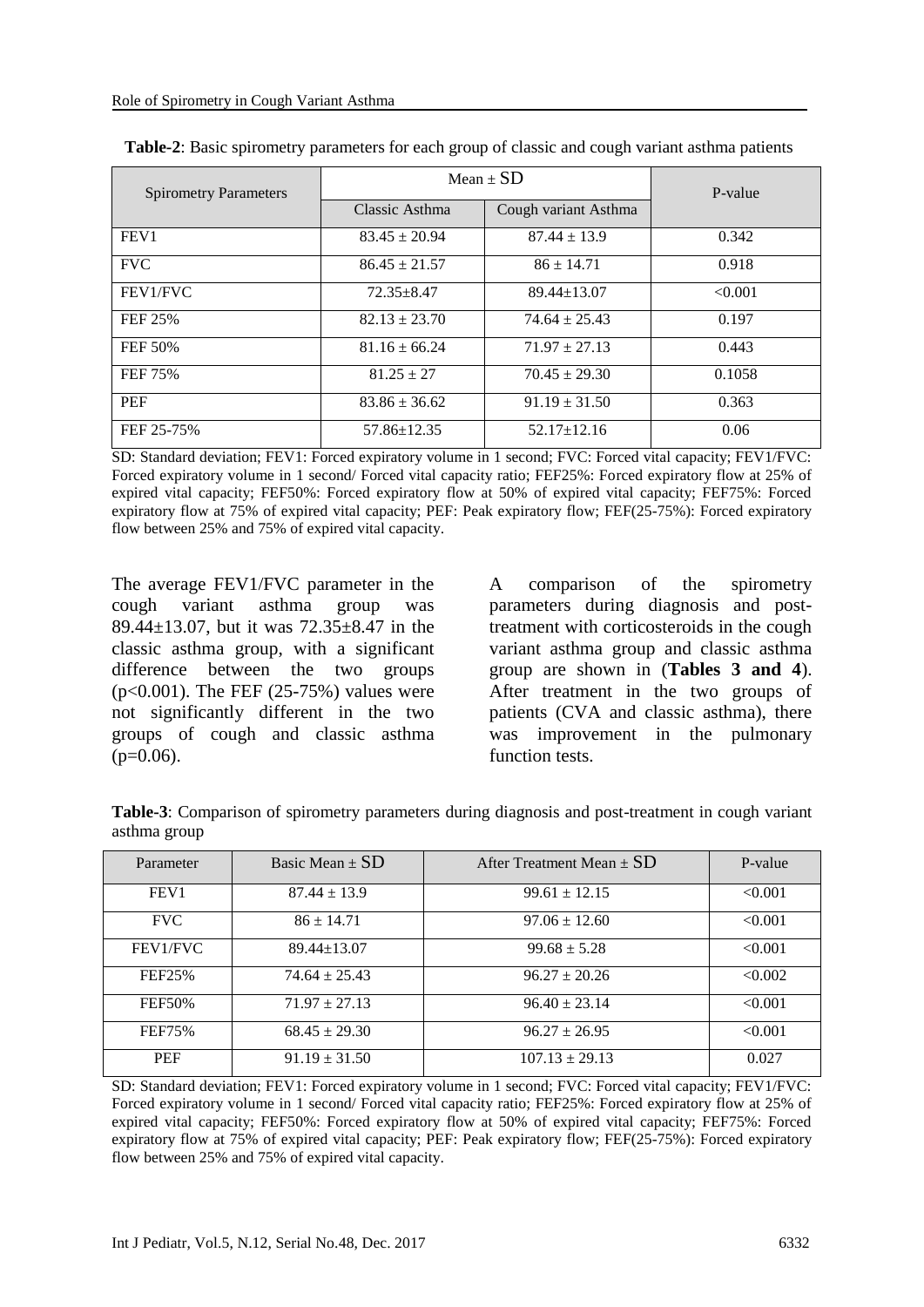| Parameter        | Basic Mean $\pm$ SD | After Treatment Mean $\pm$ SD | P-value |
|------------------|---------------------|-------------------------------|---------|
| FEV <sub>1</sub> | $83.45 \pm 20.94$   | $99.30 \pm 15.05$             | < 0.001 |
| <b>FVC</b>       | $86.45 \pm 21.57$   | $98.02 \pm 18.39$             | 0.0015  |
| FEV1/FVC         | $72.35 + 8.47$      | $99.25 \pm 5.96$              | < 0.001 |
| FEF 25%          | $82.13 \pm 23.70$   | $93.91 \pm 28.28$             | < 0.001 |
| <b>FEF 50%</b>   | $81.16 \pm 66.24$   | $106.13 \pm 29/13$            | 0.039   |
| FEF 75%          | $81.25 \pm 27$      | $98.90 \pm 7/44$              | 0.036   |
| <b>PEF</b>       | $83.86 \pm 36.62$   | $110.08 \pm 48.08$            | < 0.007 |

**Table-4**: Comparison of spirometry parameters during diagnosis and post-treatment in classic asthma group

SD: Standard deviation; FEV1: Forced expiratory volume in 1 second; FVC: Forced vital capacity; FEV1/FVC: Forced expiratory volume in 1 second/ Forced vital capacity ratio; FEF25%: Forced expiratory flow at 25% of expired vital capacity; FEF50%: Forced expiratory flow at 50% of expired vital capacity; FEF75%: Forced expiratory flow at 75% of expired vital capacity; PEF: Peak expiratory flow; FEF(25-75%): Forced expiratory flow between 25% and 75% of expired vital capacity.

### **4- DISCUSSION**

 Cough variant Asthma is now considered to be an asthma precursor or an asymmetric predominance, with about 30% of patients progressing to have typical asthma, after some time (13-15). Therefore, the diagnosis and evaluation of cough variant asthma is very important. The goal of the clinical management of cough variant asthma is to control airways inflammation and improve bronchospasm (16). In both classic and cough variant asthma, coughing can be improved by treating with corticosteroids and bronchodilators. The Australian cough guidelines summary statement, recommended the use of bronchodilators and corticosteroids as the first line of treatment (17-21).

By the results of our study, there were no significant differences between the two groups regarding the FEV1, FVC and FEF values. However, the average FEV1/FVC parameter in the cough variant asthma group and in the classic asthma group had a significant difference between the two groups. In the study of classic asthma patients with episodes of attack in the stage of recovery and cough asthma, from 2010 to 2011,Yoo et al. found that the mean of the FEV1/FVC parameter in the classic asthma group with asthma attack was less than 80%, and FEF50%, FEF75% (maximal mid-expiratory flow), and MMEF(25-75) had clearly decreased. Also, in this study, in the CVA group, the mean of FEF75, and MMEF (25-75) was less than 80%. All the parameters of this study in classic asthma were lower than those of cough variant asthma and asthma that were recovering. There was no clear difference between the two groups of cough and the improved asthma group. Based on this study, it was found that in patients with classic asthma, there is a problem with the large and small airways, while in patients with coughing asthma, a dysfunction in the small airways is similar to those in the recovery stage (22).

In our study, there was no statistical difference among patients with classic and cough variant asthma in pulmonary function except FEV1/FVC. In another study by Chen et al. on 268 children with cough asthma, and 147 children with classic asthma, PEFR, FVC, and FEV1 were measured; but there was no significant difference between the two groups ( $p$   $>$  0.05), and this study was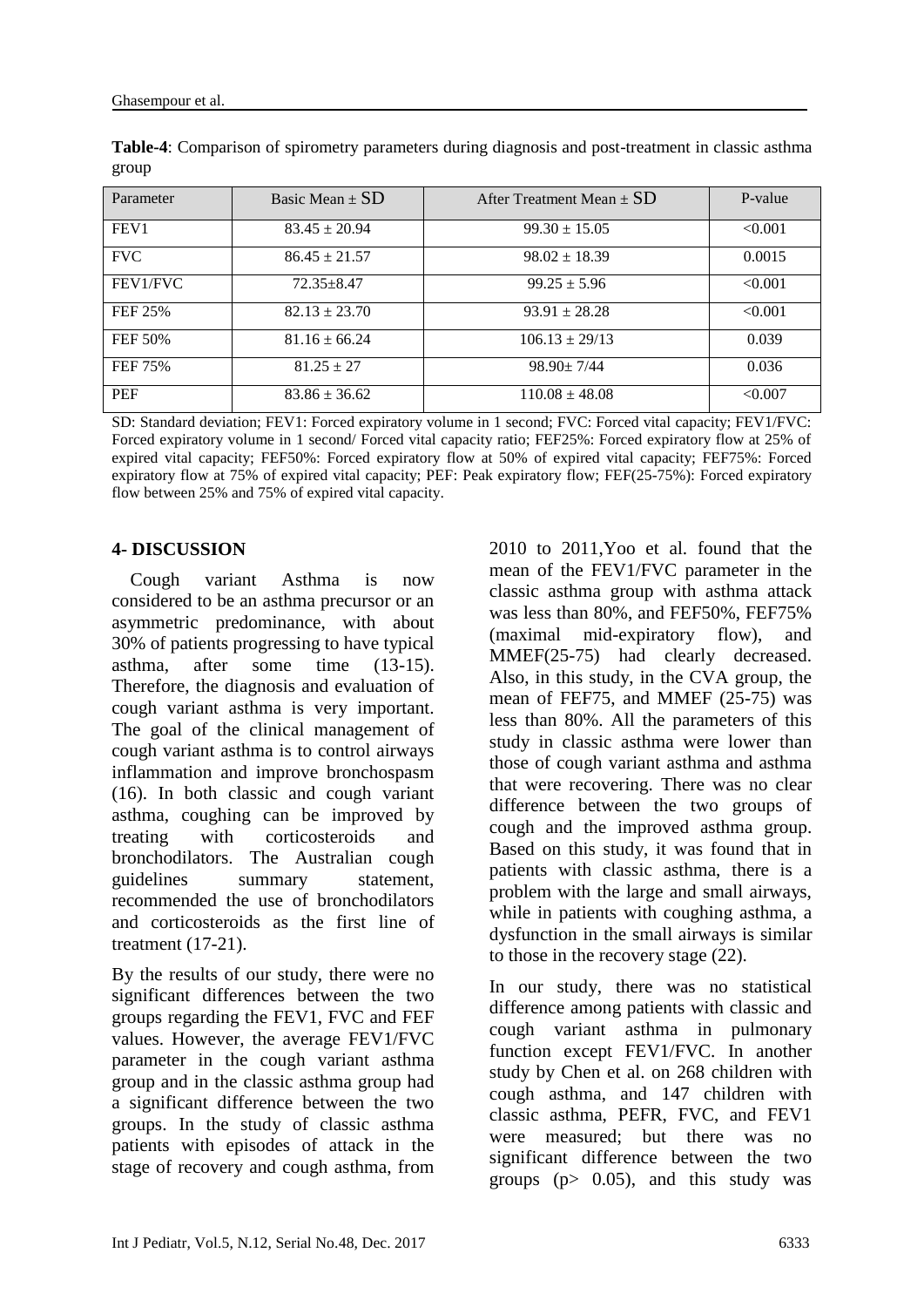similar to our study (23). In recent studies, the FEF (25-75%) parameter in children was more sensitive than the FEV1 and FEV1/FVC parameters for obstructive patients (24-27). In children, another benefit of the FEF (25-75%) parameter over the FEV1 parameter is that it depended less on the patients' efforts (30- 31). Also, the FEV1/FVC parameter in children is more useful than FEV1. In our study, FEV1/FVC values were lower in the classic asthma group compared with the cough variant asthma group, but FEF(25- 75%) values, although lower than expected, did not differ significantly between the two groups.

### **5- CONCLUSION**

 In this study, Lower FEV1/FVC values were found in the classic asthma group than in the cough variant asthma group. The FEF (25-75%) values were low in the two groups. It can be concluded that in patients with classic asthma, the problem was in the large and small airways; while in patients with cough variant asthma, there was a dysfunction in the small airways. In the spirometry of patients with a cough variant asthma, despite the normal values of FEV1/FVC, it was found that the FEF (25-75%) values can be lower than expected.

## **6- ABBREVIATION**

**FEV1**: Forced expiratory volume in 1 second,

**FVC**: Forced vital capacity,

**FEV1/FVC**: Forced expiratory volume in 1 second/ Forced vital capacity ratio,

**FEF 25%:** Forced expiratory flow at 25% of expired vital capacity,

**FEF 50%:** Forced expiratory flow at 50% of expired vital capacity,

**FEF 75%**: Forced expiratory flow at 75% of expired vital capacity,

**PEF**: Peak expiratory flow,

**ERS**: European Respiratory Society,

**FEF (25-75%)**: Forced expiratory flow between 25% and 75% of expired vital capacity.

### **7- CONFLICT OF INTEREST:** None.

### **8- ACKNOWLEDMENTS**

This research was financially supported by the Pediatric Health Research Center, Tabriz University of Medical Sciences, Tabriz, Iran.

### **9- REFERENCES**

1. O'Connell EJ, Rojas AR, Sachs MI. Coughtype asthma: a review. Annals of allergy. 1991; 66(4):278-82.

2. Antoniu SA, Mihaescu T, Donner CF. Pharmacotherapy of cough-variant asthma. Expert opinion on pharmacotherapy. 2007; 8(17):3021-8.

3. RedingtonA, Morice AH (Eds), Taylor and Francis Group Cough variant asthma.In: Acuteand Chronic Cough. 2005:303-22.

4. Marchant JM, Chang AB. Re: Evaluation and outcome of young children with chronic cough. Chest. 2006; 130(4):1279.

5. Todokoro M, Mochizuki H, Tokuyama K, Morikawa A. Childhood cough variant asthma and its relationship to classic asthma. Annals of Allergy, Asthma and Immunology. 2003; 90(6):652-9.

6. Marchant JM, Chang AB. Evaluation and outcome of young children with chronic cough. Chest. 2006; 130(4):1279.

7. Bush A. Paediatric problems of cough. PulmPharmacolTher2002; 15: 309–15.

8. Nakajima T, Nishimura Y, Nishiuma T, Kotani Y, Funada Y, Nakata H, et al. Characteristics of patients with chronic cough who developed classic asthma during the course of cough variant asthma: a longitudinal study. Respiration. 2005;72(6):606-11.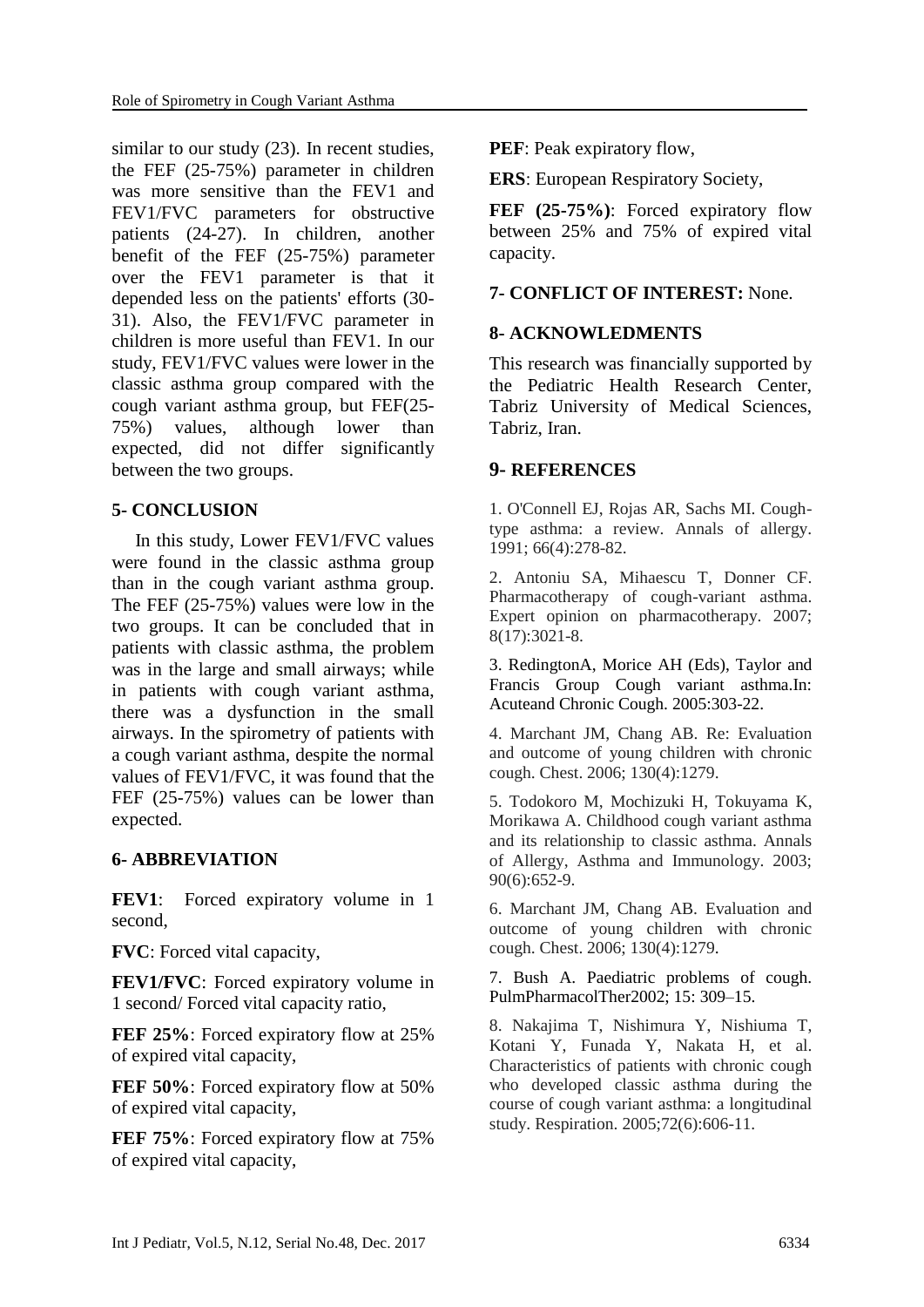9. Cockcroft DW. Bronchoprovocation methods. Clinical reviews in allergy and immunology. 2003;24(1):19-26.

10. Jat KR. Spirometry in children. Primary Care Respiratory Journal. 2013; 22(2):221-9.

11. Borrego LM, Stocks J, Almeida I, Stanojevic S, Antunes J, Leiria-Pinto P, et al. Bronchodilator responsiveness using spirometry in healthy and asthmatic preschool children. Archives of disease in childhood. 2013;98:112-117

12. Vilozni D, Hakim F, Livnat G, Bentur L. Forced expiratory decay in asthmatic preschool children–Is it adult type?. Respiratory medicine. 2013;107(7):975-80.

13. Corrao WM, Braman SS, Irwin RS.Chronic cough as the sole presenting manifestation of bronchial asthma.New England Journal of Medicine. 1979; 300(12):633-7.

14. Johnson D, Osborn LM. Cough variant asthma: a review of the clinical literature. Journal of Asthma. 1991; 28(2):85-90.

15. Braman SS, Corrao WM. Chronic cough. Diagnosis and treatment.Primary Care. 1985; 12(2):217-25.

16. Bao W, Chen Q, Lin Y, Liu H, Zhao G, Chen Z, et al. Efficacy of procaterol combined with inhaled budesonide for treatment of cough‐variant asthma. Respirology. 2013;18(S3):53-61.

17. Irwin RS, Baumann MH, Bolser DC, Boulet LP, Braman SS, Brightling CE, et al. Diagnosis and management of cough executive summary: ACCP evidence-based clinical practice guidelines. CHEST Journal. 2006;129(1-suppl):1S-23S.

18. Gibson PG, Chang AB, Glasgow NJ, Holmes PW, Kemp AS, Katelaris P, et al. CICADA: Cough in Children and Adults: Diagnosis and Assessment. Australian cough guidelines summary statement. Medical Journal of Australia. 2010; 192(5):265-71.

19. Workgroup A. Chinese Society, Respiratory, Diseases (CSRD), Chinese Medical, Association. The Chinese national guidelines on diagnosis and management of cough (December 2010). Chin Med J (Engl). 2011; 124(20):3207-19.

20. Irwin RS, Baumann MH, Bolser DC, Boulet LP, Braman SS, Brightling CE, et al. Diagnosis and management of cough executive summary: ACCP evidence-based clinical practice guidelines. CHEST Journal. 2006; 129(1-suppl):1S-23S.

21. Dicpinigaitis PV. Chronic cough due to asthma: ACCP evidence-based clinical practice guidelines. CHEST Journal. 2006; 129(1-suppl):75S-9S.

22. Yoo Y, Yu J, Lee SH, Kim DK, Choi SH, Kim CK, et al. Comparison of  $\Delta$  FVC (% Decrease in FVC at the PC20) Between Cough-Variant Asthma and Classic Asthma. Journal of Asthma. 2007; 44(1):35-8.

23. Chen Y, Kao Y, Xin X, Jiang K. Analysis of lung function in children with respiratory diseases and its clinical application. Zhejiang da xuexuebao Yi xue ban= Journal of Zhejiang University Medical sciences. 2005; 34(4):365- 7.

24. Marieb EN, Hoehn K. The integumentary system.Human Anatomy and Physiology. 8th ed. San Francisco, CA: Benjamin Cummings; 2010.p.155.

25. Lebecque P, Kiakulanda P, Coates AL. Spirometry in the asthmatic child: is FEF25– 75 a more sensitive test than FEV1/FVC? Pediatric pulmonology. 1993; 16(1):19-22.

26. Valletta EA, Piacentini GL, Del Col G, Boner AL. FEF25–75 as a marker of airway obstruction in asthmatic children during reduced mite exposure at high altitude. Journal of Asthma. 1997; 34(2):127-31.

27. Simon MR, Chinchilli VM, Phillips BR, Sorkness CA, Lemanske RF, Szefler SJ, et al. Forced expiratory flow between 25% and 75% of vital capacity and FEV 1/forced vital capacity ratio in relation to clinical and physiological parameters in asthmatic children with normal FEV 1 values. Journal of Allergy and Clinical Immunology. 2010; 126(3):527- 34.

28. Linden DA. A Reduction in maximum mid-expiratory flow rate.InAspirographic manifestation of small airway disease 1972; 52:725.